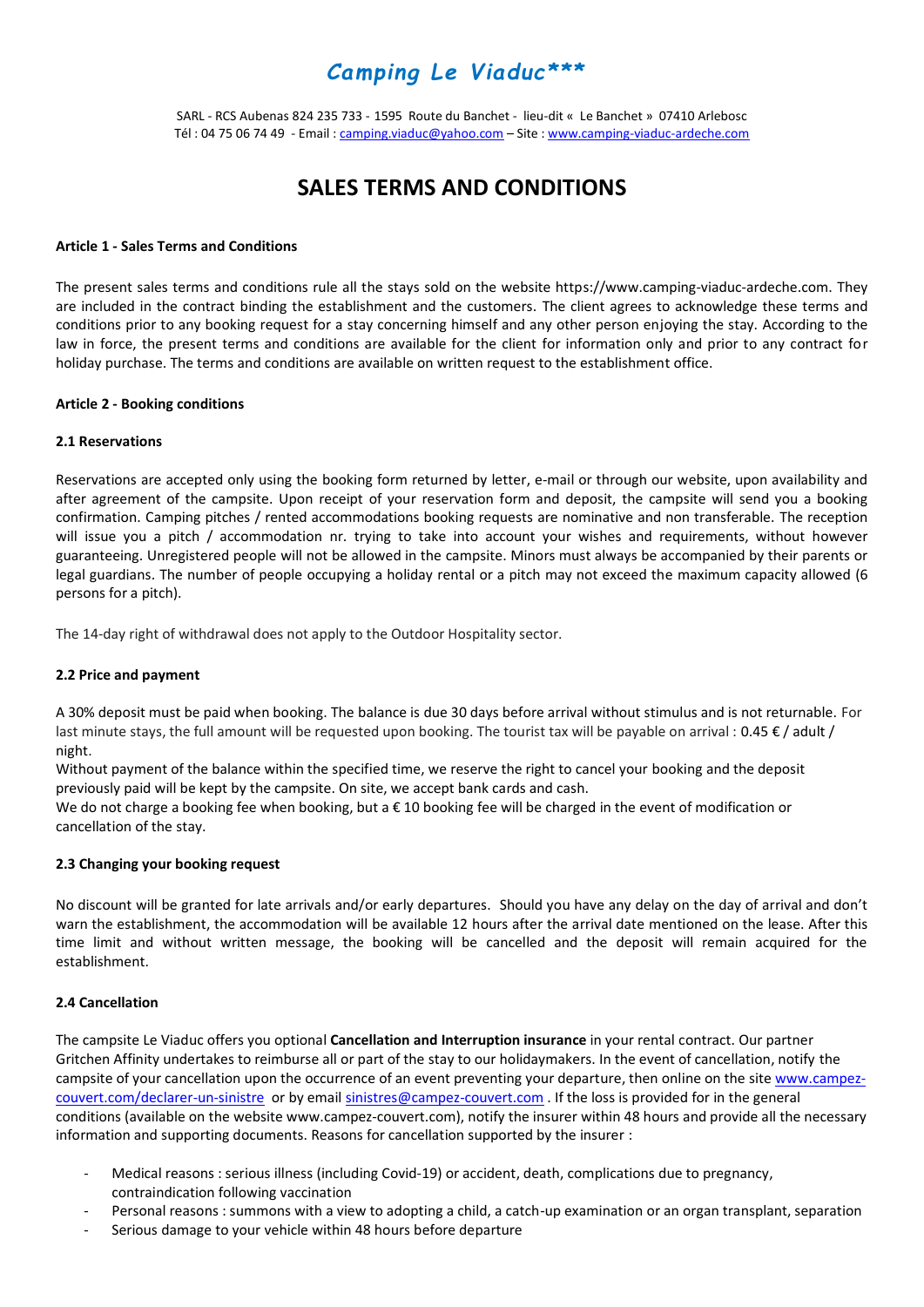- Professional reasons : removal or modification of the dates of paid leave, redundancy or contractual termination, professional transfer, obtaining a job, etc.
- Serious damage to professional or private premises (fire, explosion, water damage, theft, natural disasters), theft of identity cards, driver's licenses or passports, visa denial.
- New : **Covid-19 disease, contact case confirmed by medical advice or absence of vaccination**, if the country of destination did not impose a vaccine at the time of subscription.

If you have not taken out cancellation insurance, the full deposit will be retained by the campsite in the event of cancellation less than 30 days before your stay. Exceptions :

## **Cancellation in the event of a pandemic** :

- Cancellation in the event of government measures will result in the issuance of a credit note valid 6 months.

- If cancellation insurance is taken out, insurance indemnities will be deducted from the credit note.

The legal dispositions related to withdrawals on on-line sales do not apply to tourist services (article L.121-20-4 from the French Consumer Code). For any on-line booking, customers will have no right of withdrawal.

## **Article 3 - During your stay**

## **3.1 Arrivals and departures**

For rented accommodations and camping pitches, arrivals from 3.00 p.m. and departures before 11.00 a.m (12.00 am for the pitches). Free day of arrival. Guest is to provide a power adapter European plug for the camping pitches. The campsite can provide a fridge, with extra charges : € 5.00 a day, subject to availability.

In the accommodations, all beds are equipped with undersheets, duvets, blankets and pillows. Please provide your own bed linen. Possibility to rent cotton bed linen : €8 for a single bed and €12 for a double bed.

Any delay for giving back the key and leaving the pitch after 11.00 a.m. will be invoiced one extra night. Should your stay be extended, you must warn the establishment at least 24 hours before the departure date set previously.

## **3.2 Guarantee**

A € 150 damage deposit will be required on your arrival and before taking possession of the accommodation. It will be given back on your departure during the reception opening hours and after the check-out. Thank you for posting any observed anomaly, at the earliest upon arrival. The accommodation must be cleaned by guest care. Any damage or failure to respect the internal rules (incivility, disturbance of the peace at night) will be invoiced and added to the price of the stay as well as the € 30 cleaning fees if the accommodation is not left in the best possible state of cleanliness ( $\epsilon$  60 for the accommodations with bathroom). If you cannot attend the check-out, your damage deposit will be cancelled afterwards. The deposit does not constitute a limit of liability.

## **3.3 Animals**

Declared pets are welcome in the campsite or inside the accommodations, except in the accommodations with bathroom. One cat or one dog per accommodation or pitch, kept on a leash at all times, with extra charges : €3 a day. No exotic pet, no dog cat. 1 and 2. Pets are allowed on the beach but they will not harm the peace and the safety of residents. Pets are not to be left alone on a pitch or in an accommodation. The owner respects the basic rules of hygiene and the integrity of the facilities. Hygienic bags will be at disposal at the reception.

#### **3.4 Wifi / Internet**

The accommodations have no wifi access. Wifi is accessible in the restaurant and on the terraces of the campsite (free).

#### **3.5 Traffic, noise and nuisances**

To enter and stay in the camping, guest will need permission of the reception / staff. The payment of the visitor fee gives access to the campsite, its facilities, the beach and the river, until 8.00 p.m.

Traffic : speed limit 10 km/h. The car must be parked on the pitch/parcel, even if the neighbouring pitch is free. Driving is forbidden between 11.00 p.m and 7.00 a.m. We require peace and tranquillity during the night. Each tenant is responsible for disturbances and nuisances caused by those visiting / staying with him. When a resident causes troubles (day or night) to other